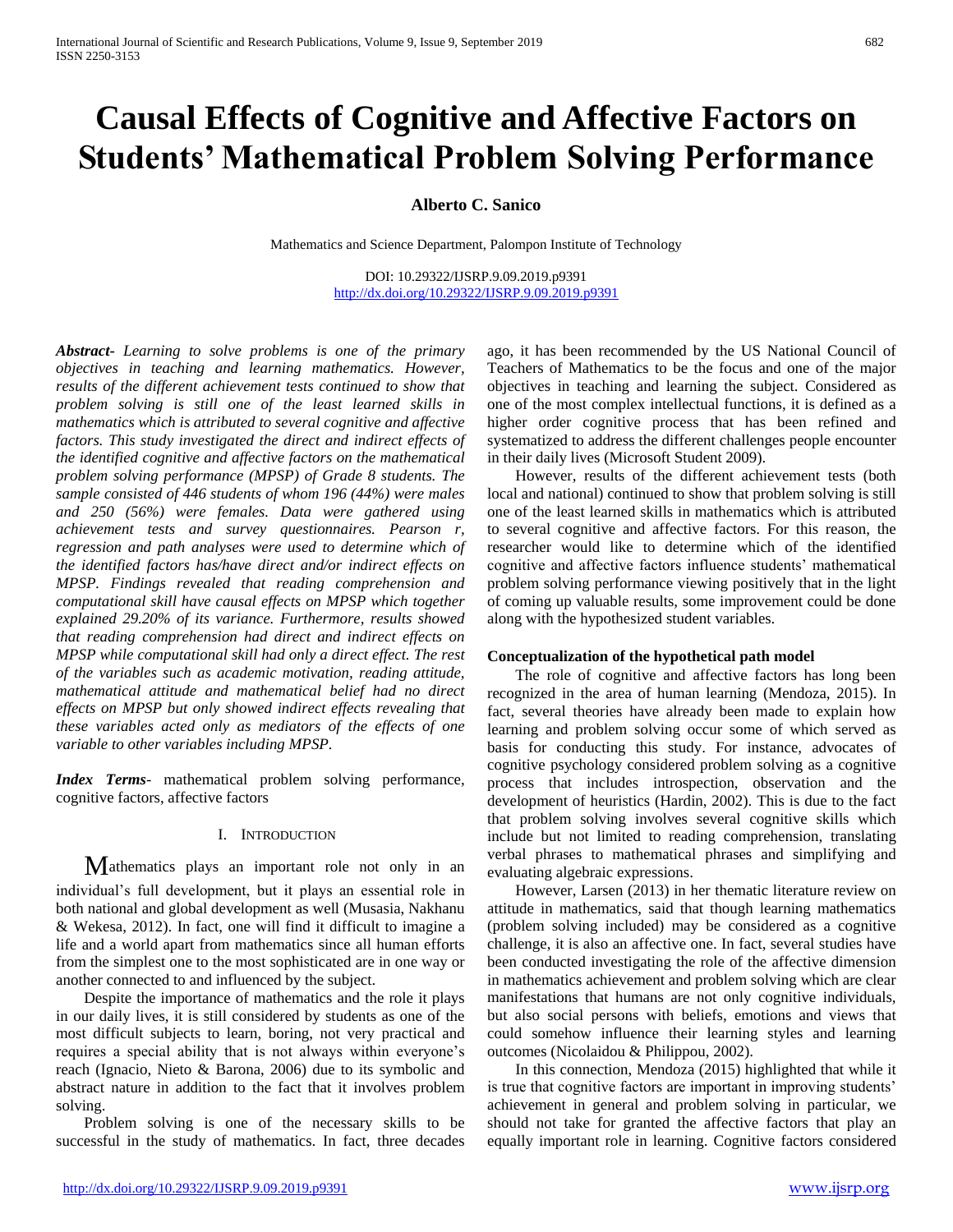in this study include reading comprehension and computational skill while the affective factors include academic motivation, reading attitude, mathematical attitude and mathematical belief.

In this study, it was hypothesized that students with higher levels of reading comprehension and computational skill will have better performance in mathematical problem solving (Orhun, 2003; Vilenius-Tuohimaa, Aunola & Nurmi, 2008; Hite, 2009; Ajogbeje, 2012; Fuchs, Fuchs, Hamlett, Lambert, Stuebing & Fletcher, 2008; Krawec, 2010; Nizoloman, 2013). Similarly, students with positive reading attitude, positive mathematical attitude and positive mathematical belief were assumed to perform better in reading comprehension, computational skill and mathematical problem solving than their counterparts with negative attitudes (Nicolaidou & Philippou, 2002; Bassette, 2004; Parker, 2004; Steiner, 2007; Zan and Di Martino, 2007; Pimta, Tayruakham & Nuangchalem, 2009; Sangcap, 2010; Michelli, 2013). Furthermore, students who have good reasons to go to school and are motivated to participate in the teachinglearning process were assumed to demonstrate better computational skill, higher reading comprehension level and better mathematical problem solving performance (Middleton and Spanias, 1999). Thus, the researcher developed the following hypothetical path model showing the different relationships to be explored and examined.



Fig. 1. Hypothesized path model of mathematical problem solving performance.

## **Objectives of the study**

This study investigated the effects of the hypothesized cognitive and affective factors on students' mathematical problem solving performance, which served as a basis in coming up with the theoretical path model of MPSP. Specifically, it sought to determine the performance level of students in mathematical problem solving, test if significant relationships exist between MPSP and the hypothesized causal factors, identify the direct and /or indirect effects of these hypothesized factors on students' MPSP and develop a path model relating MPSP to the significant factors.

#### II. METHODOLOGY

This study used the descriptive-correlational research design. The respondents of this study were the 446 grade 8 students which were selected using universal sampling technique. Achievement tests were given to students to determine their levels in computational skill, problem solving and reading

comprehension. Students' computational skill was measured using the Basic Mathematics Quiz (Johnson and Kuennen, 2006). Their problem solving performance was determined using the Mathematics Processing Instrument (Suwarsono as cited in Krawec, 2010) while their reading comprehension level was measured using items taken from a national standardized test. Pilot study was conducted and extreme group method item analysis was made on these instruments in order to test the suitability and clarity of these questionnaires to the respondents which resulted to discarding some of the items in basic mathematics quiz and mathematics processing instrument.

Other variables involved in the conduct of this study were measured using survey questionnaires. The researcher used a 5 point Likert-type scale with values ranging from 1 "strongly disagree" to 5 "strongly agree". These questionnaires included: 1) Reading Attitude Survey (Sani and Zain, 2011); 2) Mathematics Attitude Scale (Yasar, 2014); 3) Mathematics Belief Scale (Lazim, Abu Osman & Wan Salihin, 2004); and 4) Academic Motivation Scale (Vallerand, Pelletier, Blais, Briere, Senecal & Vallieres, 1992). These survey questionnaires were also subjected to a pilot study and Cronbach's alpha was used to estimate the internal consistency reliability of each instrument. Results revealed that Cronbach's alpha values of these instruments were within the acceptable range.

Students' questionnaire score was in a score-sum format, that is, their total score was determined by adding all their responses to the items given (per variable) which was used to determine their level of measurement for that specific variable. Prior to the analysis, the data collected were entered, coded and some were reversed coded using a spreadsheet program. The researcher then used a statistical software as a device for computation with the following employed statistical tools: frequency count and simple percentage, mean and standard deviation, Pearson  $r$  and regression analysis.

## **Ethical Consideration**

In order to protect respondents' privacy, identity and anonymity, information given by them was treated with utmost confidentiality through various confidentiality procedures. Respondents' informed consent was sought first and they were given the right to refuse if they do not want to be involved in the study. Participants of the study provided their answers voluntarily thus no financial compensation or any other incentive was given to them. Likewise, no monetary cost was involved on the part of the students.

#### III. RESULTS AND DISCUSSION

## **Data Normality**

Prior to any multivariate analysis, certain assumptions about the gathered data have to be considered and addressed, one of which is data normality. This is because deviation from normality to a significant degree when not resolved can greatly affect the results of the data analysis (Nasser as cited in Mendoza, 2015). Results revealed that skewness and kurtosis values for all variables were all below 1 suggesting an approximately normal distribution (Brown as cited in Mendoza, 2015).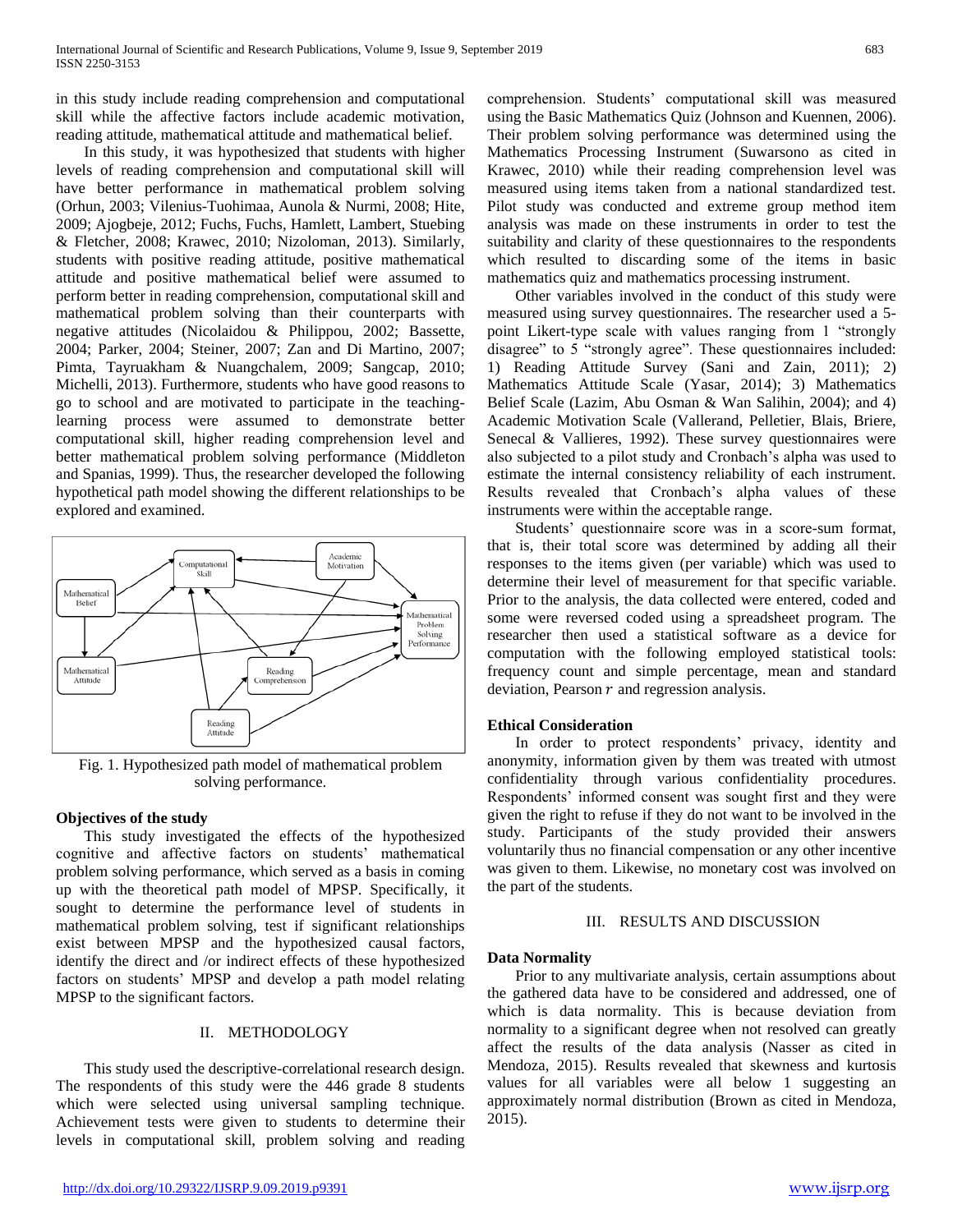## **Profile of the Respondents**

Table 1 presents the profile of the respondents along the different exogenous and endogenous variables. As presented, it can be observed that generally, the study population (Grade 8 students) showed positive reading attitude (mean = 42.43). However, as to reading comprehension, the students indicated below average performance level (mean = 3.74). Meanwhile, the table further revealed that the students' academic motivation was on average level as indicated by its mean score of 109.63.

Furthermore, results also showed that while students indicated positive mathematical attitude (mean  $= 67.88$ ) and positive mathematical belief (mean  $= 71.06$ ) however they have demonstrated below average performances both in computational skill (mean  $= 3.44$ ) and mathematical problem solving (mean  $=$ 3.54).

Table 1: Profile / Level of the respondents along the different variables

| <b>Predictor Variables /</b><br><b>Factors</b> | Mean   | SD    | <b>Description</b>      |
|------------------------------------------------|--------|-------|-------------------------|
| Reading Attitude                               | 42.43  | 6.34  | Positive                |
| Reading Comprehension                          | 3.74   | 1.56  | <b>Below</b><br>Average |
| Academic Motivation                            | 109.63 | 12.52 | Average                 |
| Mathematical Attitude                          | 67.88  | 8.52  | Positive                |
| Mathematical Belief                            | 71.06  | 8.20  | Positive                |
| Computational Skill                            | 3.44   | 1.95  | <b>Below</b><br>Average |
| Mathematical Problem<br>Solving Performance    | 3.54   | 1.60  | <b>Below</b><br>Average |

## **Correlation Between Mathematical Problem Solving Performance and Predictor Variables**

Table 2 reflects the Pearson Product Moment Correlation coefficients between each pair of variables involved in the study. As reflected, two sets of observations can be extracted and these are: 1) correlation coefficient values between each pair of the hypothesized causal factors (both exogenous and endogenous variables) and 2) correlation coefficients between MPSP and each of the hypothesized causal factors.

Table 2: Correlation between mathematical problem solving performance and predictor variables

| Predictor Variables         | 2      | 3      | $\overline{4}$ | 5      | 6      | Mathematical<br>Problem<br>Solving<br>Performance |
|-----------------------------|--------|--------|----------------|--------|--------|---------------------------------------------------|
| 1. Reading Attitude         | $.35*$ | $.32*$ | $.45*$         | $34*$  | $27*$  | $.17*$                                            |
| 2. Reading<br>Comprehension |        | $35*$  | $32*$          | $26*$  | $.56*$ | $.47*$                                            |
| 3. Academic Motivation      |        |        | $.48*$         | .57*   | $43*$  | $24*$                                             |
| 4. Mathematical Attitude    |        |        |                | $.62*$ | $.36*$ | $.19*$                                            |
| 5. Mathematical Belief      |        |        |                |        | $.26*$ | $.15*$                                            |
| 6. Computational Skill      |        |        |                |        |        | $.49*$                                            |

*Note. \*p-value < .01*

Taking into consideration the correlation coefficients between exogenous and endogenous variables, it can be observed that all of the relationships between each pair of these variables were statistically significant. Generally speaking, in the correlation analysis presented,  $r$  – values which were greater than or equal to 0.15 were considered statistically significant.

As to which of the hypothesized causal factors were significantly related to MPSP, the data revealed a significant relationship between MPSP and each of the following variables: reading attitude ( $r = .17$ ,  $p < .01$ ), reading comprehension ( $r =$ .47,  $p < .01$ ), academic motivation  $(r = .24, p < .01)$ , mathematical attitude  $(r = .19, p < .01)$ , mathematical belief  $(r = .15, p < .01)$  and computational skill  $(r = .49, p < .01)$ .

## **Regression Analyses of the Endogenous Variables and their Respective Hypothesized Causal Factors**

In the present study, four regression analyses were performed to determine the path coefficients of the hypothesized causal factors in the proposed model, and later on, the impact of each of the hypothesized causal factors on the mathematical problem solving performance of the students. The analyses included four endogenous variables, namely: mathematical attitude, reading comprehension, computational skill and mathematical problem solving performance, each of which served as a dependent variable one at a time, with their corresponding hypothesized exogenous variables.

**Mathematical Attitude.** In the proposed path model, mathematical belief was assumed to affect students' mathematical attitude. As presented in Table 3, the model significantly predicted students' mathematical attitude  $[F (1, 444) = 277.297, p < .001]$ . Furthermore, it indicates that 38.30 % of the variation in students' mathematical attitude can be attributed to their mathematical belief ( $t = 16.652$ ,  $p <$ .001).

| Identified Causal Factor                                               |                                |        |                              |        |       |  |
|------------------------------------------------------------------------|--------------------------------|--------|------------------------------|--------|-------|--|
|                                                                        | Unstandardized<br>Coefficients |        | Standardized<br>Coefficients |        | n     |  |
| Variables<br>B                                                         | Standard<br>Error              | (Beta) |                              |        |       |  |
| (Constant)                                                             | 22.124                         | 2.766  |                              | 7.999  | .000  |  |
| Mathematical<br><b>Belief</b>                                          | .64                            | .039   | .62                          | 16.652 | (000) |  |
| $R = .620$ ; Adjusted $R^2 = .383$ ; $F(1,444) = 277.297$ ; $p < .001$ |                                |        |                              |        |       |  |

Table 3. Regression Analysis on Mathematical Attitude and Its Identified Causal Factor

**Reading Comprehension.** In this analysis, two independent variables were assumed to affect students' reading comprehension level (reading attitude and academic motivation)**.**  Table 4 reveals that the model significantly predicted students' reading comprehension level  $[F(2,443) = 49.680, p < .001]$ . It also shows that academic motivation ( $t = 5.901$ ,  $p < .001$ ) and reading attitude  $(t = 5.741, p < .001)$  significantly predicted students' reading comprehension which together explained 18% of its variance.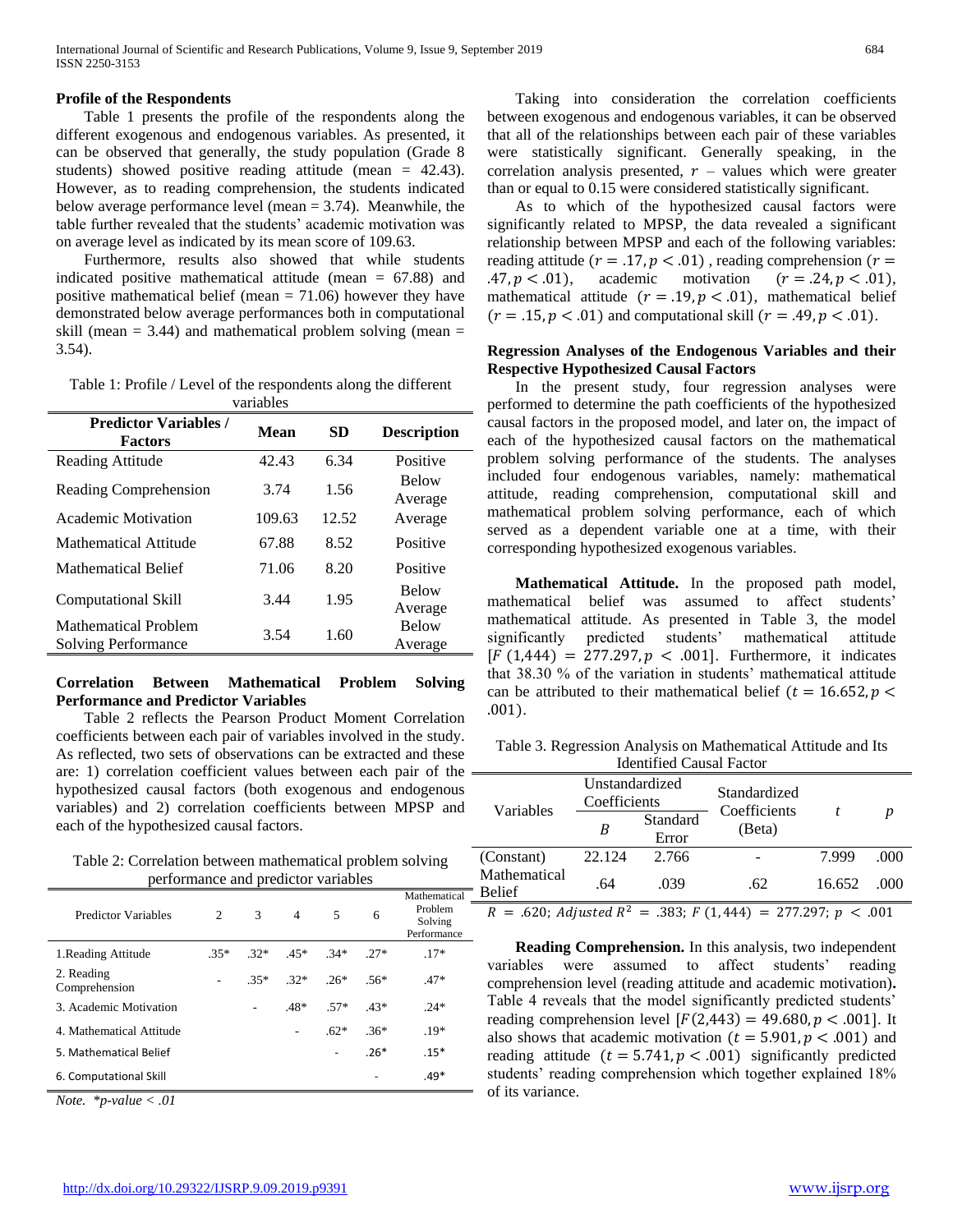| Variables              | Unstandardized<br>Coefficients |                   | Standardized<br>Coefficients                                      |       |      |
|------------------------|--------------------------------|-------------------|-------------------------------------------------------------------|-------|------|
|                        | B                              | Standard<br>Error | (Beta)                                                            |       | p    |
| (Constant)             | $-2.60$                        | .65               |                                                                   | 4.006 | .000 |
| Academic<br>Motivation | .03                            | .01               | .27                                                               | 5.901 | .000 |
| Reading<br>Attitude    | .06                            | .01               | .26                                                               | 5.741 | .000 |
|                        |                                |                   | $R = .428$ ; Adjusted $R^2 = .180$ ; F (2,443) = 49.680; p < .001 |       |      |

Table 4. Stepwise Regression Analysis on Reading Comprehension and Its Identified Causal Factors

**Computational Skill.** In the present study, five independent variables were believed to affect students' computational skill (reading attitude, reading comprehension, academic motivation, mathematical attitude and mathematical belief). Table 5 shows that the model significantly predicted students' computational skill  $[F(3, 442) = 91.938; p < .001]$ . It can also be observed that reading comprehension  $(t = 10.95, p < .001)$ , academic motivation ( $t = 5.09, p < .001$ ) and mathematical attitude ( $t =$ 2.56,  $p < .05$ ) significantly predicted students' computational skill which together explained 38% of the variation of the students' computational skill.

Table 5. Stepwise Regression Analysis on Computational Skill and Its Identified Causal Factors

| Variables                                                         | Unstandardized<br>Coefficients |                   | Standardized<br>Coefficients |         | p    |  |
|-------------------------------------------------------------------|--------------------------------|-------------------|------------------------------|---------|------|--|
|                                                                   | B                              | Standard<br>Error | (Beta)                       |         |      |  |
| (Constant)                                                        | $-4.18$                        | .72               |                              | $-5.77$ | .000 |  |
| Reading<br>Comprehension                                          | .56                            | .05               | .44                          | 10.95   | .000 |  |
| Academic<br>Motivation                                            | .04                            | .01               | .22                          | 5.09    | .000 |  |
| Mathematical<br>Attitude                                          | .025                           | .01               | .11                          | 2.56    | .011 |  |
| $R = .620$ ; Adjusted $R^2 = .380$ ; F (3,442) = 91.938; p < .001 |                                |                   |                              |         |      |  |

**Mathematical Problem Solving Performance.** Finally, all independent variables which were found to be significantly correlated with students' mathematical problem solving performance were included in the analysis. As reflected in Table 6, the model significantly predicted students' mathematical problem solving performance  $[F(2, 443) = 92.806, p < .05]$ . Similarly, it can be observed that reading comprehension  $(t =$ 6.06,  $p < .05$  and computational skill  $(t = 6.74, p < .05)$ significantly predicted students' mathematical problem solving performance. These two variables together accounted for 29.20% of the total variation of the dependent variable (mathematical problem solving performance).

Table 6. Stepwise Regression Analysis on Mathematical problem solving performance and Its Identified Causal Factors

| Variables                                                             |     | Unstandardized<br>Coefficients              | Standardized |      |      |
|-----------------------------------------------------------------------|-----|---------------------------------------------|--------------|------|------|
|                                                                       | B   | Coefficients<br>Standard<br>(Beta)<br>Error |              |      | p    |
| (Constant)                                                            | 1.5 | .17                                         |              | 8.86 | .000 |
| Computational<br>Skill                                                | .27 | .04                                         | .32          | 6.74 | .000 |
| Reading<br>Comprehension                                              | .30 | .05                                         | .29          | 6.06 | .000 |
| $R = .543$ ; Adjusted $R^2 = .292$ ; $F(2,443) = 92.806$ ; $p < .001$ |     |                                             |              |      |      |

### **The Final Path Model**

After a series of stepwise regression analyses, both significant and insignificant path coefficient values (standardized coefficients) were observed. Variables with insignificant values were considered non-causal variables on students' mathematical problem solving performance (MPSP) which means that no link or connection had been observed between those variables and MPSP.

Overall, on the basis of the preceding analysis, it led the researcher to finalize the proposed theoretical path model of MPSP, indicating clearly that both reading comprehension and computational skill influence MPSP. That is, reading comprehension has both direct and indirect effects on MPSP while computational skill has only direct effect on MPSP. The rest of the variables such as academic motivation, reading attitude, mathematical attitude and mathematical belief may have no direct effect on MPSP but they have indicated indirect effects, revealing that these variables acted only as mediators of the effects of one variable to other variables, including MPSP.



Fig. 2. Final path model of mathematical problem solving performance.

## **Direct, Indirect and Total Effects of Causal Variables on Mathematical problem solving performance**

Table 7 summarizes the results of the path analysis indicating separately the direct, indirect and total effects of each significant variable on students' mathematical problem solving performance. As shown in the table, among the six significant variables, only two came up to have significant direct effects on students' MPSP which were reading comprehension ( $\beta$  = .29;  $t = 6.06, p < .001$  and computational skill  $(\beta =$ .32;  $t = 6.74, p < .001$ ). The other factors such as academic motivation, reading attitude, mathematical attitude and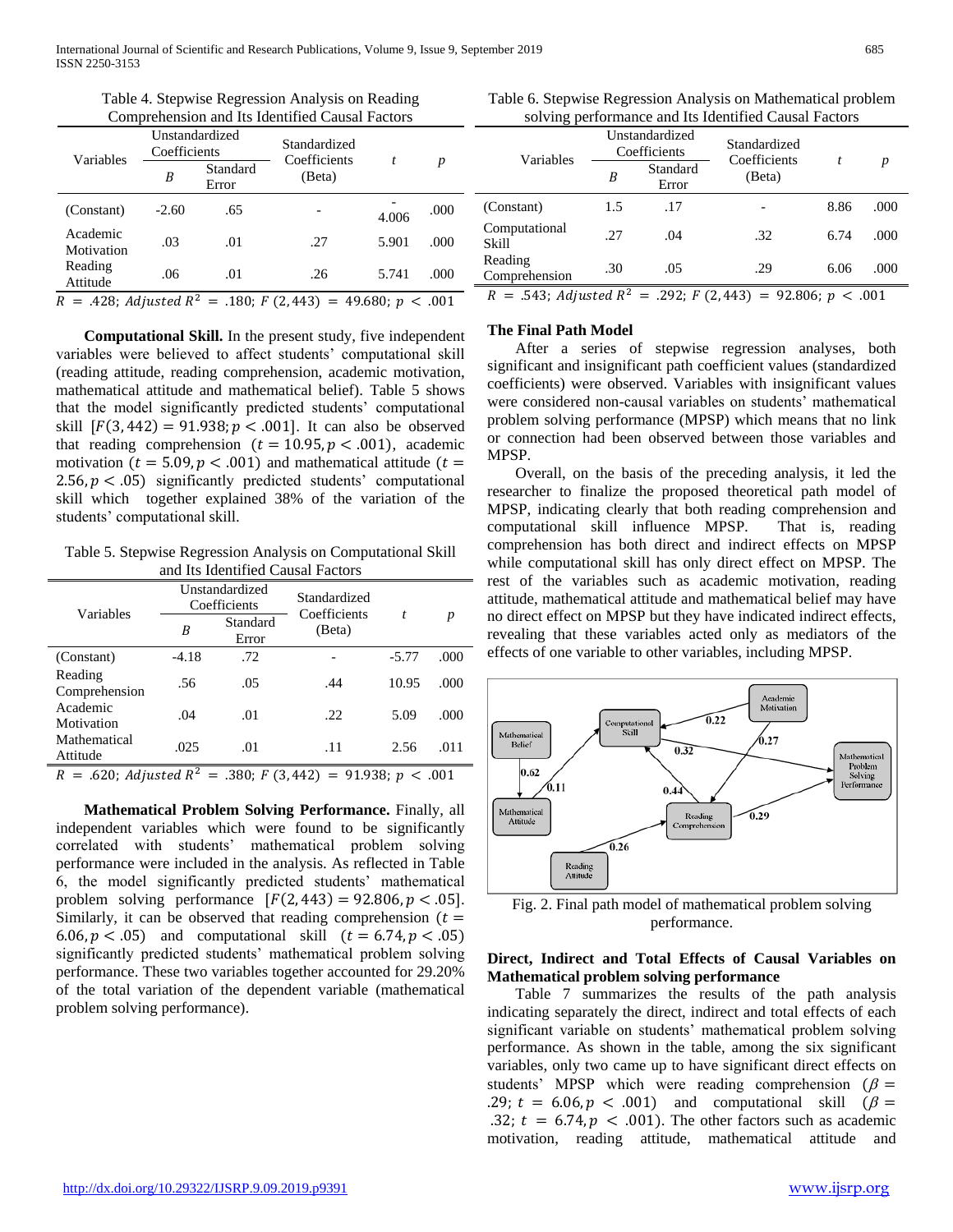mathematical belief do not have significant direct effects on MPSP. However, these factors may not have direct effects on MPSP, nevertheless, they have indicated indirect effects (.15, .11, .04, .02, respectively) revealing that these variables acted only as mediators of the effects of one variable to other variables including MPSP.

Table 7. Direct, indirect and total effects of causal variables on mathematical problem solving performance.

| Predictor Variables /      |        |          |       |             |
|----------------------------|--------|----------|-------|-------------|
| Factors                    | Direct | Indirect | Total | Description |
| <b>Computational Skill</b> | .32    |          | .32   | Large       |
| Reading<br>Comprehension   | .29    | .14      | .43   | Large       |
| <b>Academic Motivation</b> |        | .15      | .15   | Small       |
| Reading Attitude           |        | .11      | .11   | Small       |
| Mathematical Attitude      |        | .04      | .04   | Very Small  |
| <b>Mathematical Belief</b> |        | .02      | .02   | Very Small  |

## **Discussions**

As presented in the previous section, findings of this investigation mostly agree with the findings and conclusions of other similar studies conducted. Specifically, with regards to reading attitude and reading comprehension, it was observed that a significant relationship existed between them and each of the following variables: academic motivation, mathematical attitude, mathematical belief and mathematical problem solving performance. Such findings were consistent with the claim that reading attitude and reading comprehension affect students' level of achievement through its influence on factors such as engagement and practice (Parker, 2004). This means that students with positive reading attitude displayed higher achievement than their peers with negative attitude (MacQuillan, 2013).

Similarly, since reading is important in the development of several academic and intellectual skills like problem solving and critical thinking (Koroglu and Guzel, 2014), attitude towards reading must have played an essential role in the development of those skills. In fact, it was found out in some studies that reading attitude played a fundamental role in forming, developing and using lifelong reading skills (Parker, 2004) which later on will enable individuals develop their creativity, abilities, thoughts, imaginations, cognitive and motor skills (Ayhan, Simsek & Bicer, 2013).

Furthermore, several studies had also shown that reading comprehension was significantly and consistently related to mathematical problem solving performance (Orhun, 2003; Vilenius-Tuohimaa, Aunola & Nurmi, 2008; Hite, 2009) which means that failure to comprehend what the problem is trying to communicate will hinder students from solving the problem correctly (Yeo, 2005). This is due to the fact that problem solving requires students to use the given text to identify what are known and what are unknown which will then be used to construct a number sentence that relates them to derive the calculation problem in finding the missing information (Fuchs et al, 2008).

As to academic motivation, significant relationships were observed with each of the following variables: mathematical attitude, mathematical belief, computational skill and problem solving performance. It is quite a valid argument that students who had good reasons to go to school and were motivated to actively participate in the teaching – learning process will have better computational skill and better mathematical problem solving performance (Middleton and Spanias, 1999*)*.

Moreover, improved attitudes and motivation in mathematics will lead to greater effort which later on will result to enhanced mathematics achievement (De Paolo and McLaren, 2006). However, students who may have considered schooling and learning a burden and at the same time a demanding task will most likely result to poor computational skill and poor mathematical problem solving performance.

It was also found out that mathematical attitude, mathematical belief, computational skill and mathematical problem solving performance are significantly correlated with each other which to some extent proved that learning mathematics is not only a cognitive challenge but also an affective one (Nicolaidou and Philippou, 2002; Pimta, Tayruakham and Nuangchalem, 2009; Larsen, 2013; Michelli, 2013). This finding suggested that what students think about mathematics influences their feelings and predisposition toward the subject (Blanco, Barona & Carrasco, 2013). They pointed out that students' negative beliefs about mathematics would likely result to unfavorable mathematical attitude which can then be made manifested in their avoidance or rejection of any mathematics related tasks. This finding further implied that positive mathematical attitude and mathematical belief will likely result to better computational skill and mathematical problem solving performance (Zan and Di Martino, 2007; Grootenboer and Hemmings, 2007). Likewise, it also confirmed the idea that superior computational skill can have direct (positive) effect on mathematical problem solving performance (Krawec, 2010; Ajogbeje, 2012; Nizoloman, 2013).

## IV. CONCLUSION AND RECOMMENDATION

Due to the importance of mathematics in everybody's lives and the role it plays in both national and global development, learning the subject should be considered as a necessity rather than an option. For over three decades now, teaching and learning the subject have been directed to and focused on problem solving. Despite new efforts to address students' deteriorating performances in mathematics and problem solving, the same scenario persisted to appear deserving earnest and immediate attention.

Results of the present investigation revealed that mathematical problem solving performance is generally cognitive in nature, however, affective factors such as academic motivation, reading attitude, mathematical attitude and mathematical belief indicated indirect effects making it an affective challenge as well.

Furthermore, certain corrective measures / interventions may be done in enhancing students' mathematical problem solving performance by taking into consideration the different significant factors. In the light of recent developments, the researcher came to a conclusion that students' computational skill and reading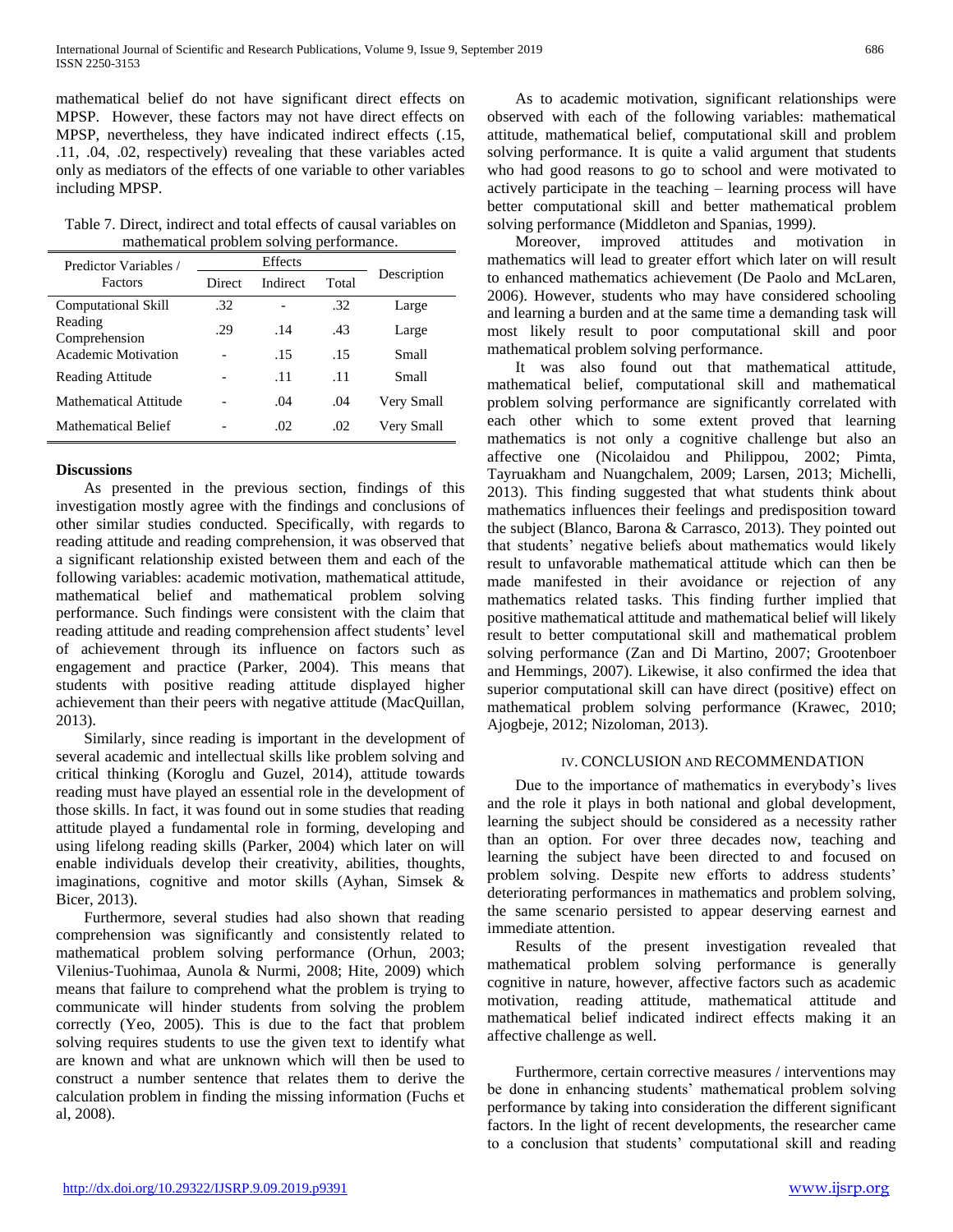comprehension played an essential role in their mathematical problem solving performance and that enhancing the former will eventually improve the latter. However, variables such as academic motivation, reading attitude, mathematical attitude and mathematical belief should not be taken for granted as they demonstrate indirect effects on mathematical problem solving performance.

Although findings of this study may provide valuable information which can be used as basis to improve students' mathematical problem solving performance, however, one has to take note of some of its limitations which could possibly affect the outcomes of the investigation. One such limitation is that this study is confined to one grade level (grade 8) only which means that what is true to grade 8 might not be true to other grade levels. Another limitation this study has is the modification of some of the instruments used in the investigation resulting to a change in the scoring information. Thus, similar or parallel study may be conducted in another area with a wider scope, greater number of respondents and / or another set of hypothesized causal factors to validate the findings of this investigation.

#### **REFERENCES**

- [1] Ajogbeje, O. J. (2012). Junior secondary schools students' achievement in mathematical problem-solving and intellectual abilities in Ondo State, Nigeria. *Journal of Research in Education and Society, 3(1),* 137-141. https://tinyurl.com/y2rjbxpt
- [2] Ayhan, A. B. Simsek, S. & Bicer, A. M. (2013). An analysis of children's attitudes towards reading habits*. International Association of Social Science Research – IASSR ISSN: 2147 – 6284. European Journal of Research on Education (2014), Special Issue: Contemporary Studies in Education: 13 – 18.* http://iassr.org/rs/020403.pdf
- [3] Bassette, L. P. (2004). *An assessment of the attitudes and outcomes of students enrolled in developmental basic Mathematics classes at Prince George's Community College.* Dissertation: Virginia Polytechnic and State University, Blacksburg, Virginia. https://theses.lib.vt.edu/theses/available/etd-01072005- 164605/unrestricted/FrontMatter.pdf
- [4] Blanco, L. J., Barona, E. G. & Carrasco, A. C. (2013). Cognition and affect in Mathematics problem solving with prospective teachers. *The Mathematics* Enthusiast,  $10(1)$ , 335–364. *Mathematics Enthusiast, 10(1),* 335–364. http://www.math.umt.edu/TMME/vol10no1and2/13-Blancoet%20al\_pp335\_364.pdf
- De Paolo C. & McLaren, C. H. (2006). The relationship between attitudes and performance in Business Calculus. *INFORMS Transactions Education*, 6(2):8-22. https://pubsonline.informs.org/doi/pdf/10.1287/ited.6.2.8
- [6] Fuchs, L. S., Fuchs, D., Hamlett, C. L., Lambert, W., Stuebing, K., & Fletcher, J. M. (2008). Problem solving and computational skill: Are they shared or distinct aspects of mathematical cognition? *J Educ Psychol, 100(1),* 30 – 47. http://www.ncbi.nlm.nih.gov/pmc/articles/PMC2802329/
- [7] Grootenboer, P. & Hemmings, B. (2007). Mathematics performance and the role played by affective and background factors. *Mathematics Education Research Journal, 19(3),* 3 – 20. https://tinyurl.com/yyuvgn39
- [8] Hardin, L. E. (2002). Educational strategies: Problem solving concepts and theories. *JVME, 30(3),* 227 – 230. http://www.utpjournals.com/jvme/tocs/303/226.pdf
- [9] Hite, S. (2009). *Improving problem solving by improving reading skills.*  Summary Projects for MA Degree, Paper 9. https://tinyurl.com/hpg68xv
- [10] Ignacio, N. G., Nieto, L. J. & Barona, E. G. (2006). The affective domain in Mathematics learning. *International Electronic Journal Mathematics Education, 1(1).* http://www.iejme.com/012006/d2.pdf
- [11] Johnson, M. & Kuennen, E. (2006). Basic Math skills and performance in an introductory Statistics course. *Journal of Statistics Education, 14(2).* http://www.amstat.org/publications/jse/v15n3/kuennen.html
- [12] Koroglu, O. & Guzel, F. O. (2014). Determination of tourism guiding students' attitude toward reading habit. *The Journal of International Social Research, 7(33),* 643 – 652, ISSN: 1307 – 9581.
- [13] Krawec, J. L. (2010). *Problem representation and mathematical problem solving of students of varying math ability.* Open Access Dissertation, Paper 455. http://scholarlyrepository.miami.edu/cgi/viewcontent.cgi?article=1454&c
- ontext=oa\_dissertations [14] Larsen, J. (2013). *Attitude in Mathematics: A thematic literature review.* Simon Fraser University. http://www.peterliljedahl.com/wpcontent/uploads/Sample-Lit-Larsen.pdf
- [15] Lazim, M. A, Abu Osman, M. T. & Wan Salihin, W. A. (2004). *The statistical evidence in describing the students' beliefs about Mathematics*. University College of Science and Technology Malaysia. http://www.cimt.plymouth.ac.uk/journal/lazimetal.pdf
- [16] MacQuillan, J. (2013). Urban middle and high school students' reading attitude and beliefs: A large sample survey. *Global Journal of Human Social Science Linguistics and Education, 7(1),* 30 – 49. https://globaljournals.org/GJHSS\_Volume13/6-Urban-Middle-and-High-School-Students.pdf
- [17] Mendoza, A. D. (2015). Causal effects of cognitive and affective factors on the achievement in Elementary Statistics of teacher education students. *Journal of Society & Technology 5, 138 – 151.* http://jstonline.org/index.php/JST/article/viewFile/53/JST\_2015%2015
- [18] Michelli, M. P. (2013). *The relationship between attitudes and achievement in Mathematics among fifth grade students*. Honors Theses, Paper 126. http://aquila.usm.edu/cgi/viewcontent.cgi?article=1162&context=honors \_theses
- [19] Middleton, J. A. & Spanias, P. A. (1999). Motivation for achievement in Mathematics: Findings, generalizations and criticisms of the Research. *Journal for Research in Mathematics Education, 30(1),* 65–88. jwilson.coe.uga.edu/EMAT7050/Students/Dwyer/749630.pdf
- [20] Musasia, A. M., Nakhanu, S. B., & Wekesa, W. D. (2012). Investigations of factors that influence syllabus coverage in secondary school Mathematics in Kenya*. International Journal of Humanities and Social Sciences 2(15),* 51–59, http://www.ijhssnet.com/journals/Vol\_2\_No\_15\_August\_2012/6.pdf
- [21] Nicolaidou, M. & Philippou, G. (2002*).* Attitudes towards Mathematics, self-efficacy and achievement in problem-solving. *European Research in Mathematics Education III.* https://tinyurl.com/y4opwpzh
- [22] Nizoloman, O. N. (2013). Relationship between mathematical ability and achievement in Mathematics among female secondary school students in Bayelsa State Nigeria. *Procedia Social and Behavioral Sciences, 106*, 2230–2240. https://tinyurl.com/y5x9v4jd
- [23] Orhun, N. (2003). *Effects of some properties of fifth grade students on performance of mathematical problem solving*. The Mathematics Education into the  $21<sup>st</sup>$  Century Project (Proceedings of the International Conference: The Decidable and the Undecidable in Mathematics Education): 209–212.

http://math.unipa.it/~grim/21\_project/21\_brno03\_Orhun.pdf

- [24] Parker, C. T. (2004). *An evaluation of student reading attitudes: Does ability affect attitude?* Master's Thesis: Specialty Studies, University of North Carolina at Wilmington. http://libres.uncg.edu/ir/uncw/f/parkerc2004-1.pdf
- [25] Pimta, S., Tayruakham, S. & Nuangchalem, P. (2009). Factors influencing Mathematics problem-solving ability of sixth grade students. *Journal of Social Sciences, ISSN 1549 – 3652, 5(4),* 381 – 385. files.eric.ed.gov/fulltext/ED506983.pdf
- [26] "Problem Solving." Microsoft® Student 2009 [DVD]. Redmond, WA: Microsoft Corporation, 2008.
- [27] Sangcap, P. B. (2010). Mathematics-related beliefs of Filipino college students: Factors affecting Mathematics and problem solving performance. *International Conference on Mathematics Education Research (ICMER 2010) Procedia Social and Behavioral Sciences, 8*, 465 – 475: Elsevier Ltd. www.sciencedirect.com/science/article/pii/S1877042810021695
- [28] Sani, A. M. & Zain, Z. (2011). Relating adolescents' second language reading attitudes, self-efficacy for reading, and reading ability in a nonsupportive ESL setting. *The Reading Matrix, 11(3),* 243–254. http://www.readingmatrix.com/articles/september\_2011/sani\_zain.pdf
- [29] Steiner, L. A. (2007). *The effect of personal and epistemological beliefs on performance in a college developmental Mathematics class.*  Dissertation: Kansas State University, Manhattan, Kansas. Copyright 2007. https://krex.k-